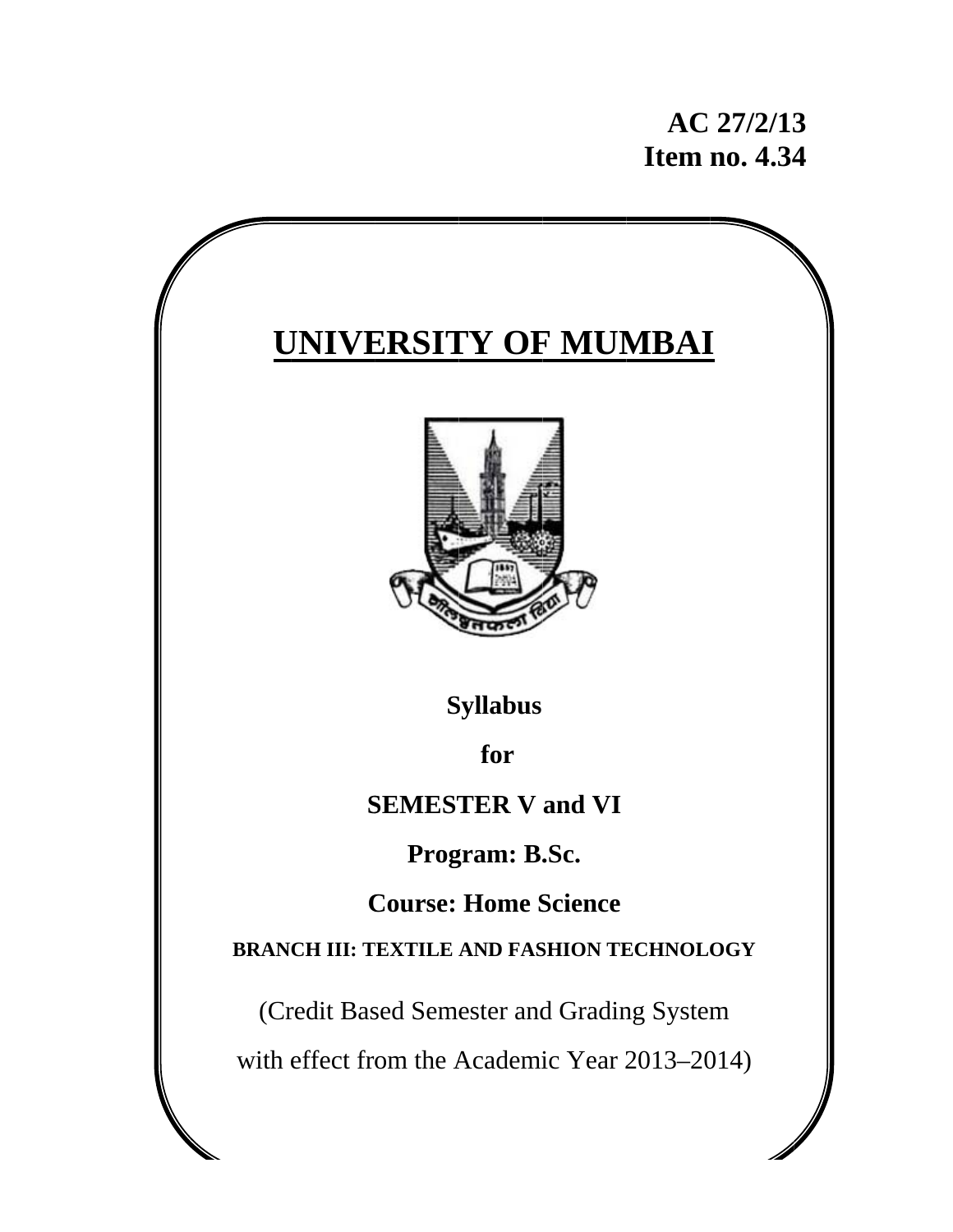# **T. Y. B. Sc. (HOME SCIENCE)**

# **BRANCH III: TEXTILE AND FASHION TECHNOLOGY**

# **SEMESTER V**

| <b>Course Code</b> | <b>Title</b>                                               | <b>Internal</b><br><b>Assessment</b><br><b>Marks</b> | <b>Semester</b><br>End<br><b>Examination</b> | <b>Total</b><br>marks | Periods/week   | <b>Credits</b>           |  |
|--------------------|------------------------------------------------------------|------------------------------------------------------|----------------------------------------------|-----------------------|----------------|--------------------------|--|
| USHSIII501         | Part A: Dyeing and<br>Printing                             | 40                                                   | 60                                           | 100                   | $\mathcal{E}$  | $\mathcal{F}$            |  |
|                    | Part B: Historic Textiles<br>and Costumes                  | 40                                                   | 60                                           | 100                   | 3              |                          |  |
| USHSIII502         | Part A: Textile Testing and<br><b>Quality Control</b>      | 40                                                   | 60                                           | 100                   | 3              | $\overline{\mathcal{E}}$ |  |
|                    | Part B: Marketing and<br>Merchandising                     | 40                                                   | 60                                           | 100                   | 3              |                          |  |
| USHSIII503         | Fabric Structure and<br>Construction                       | 40                                                   | 60                                           | 100                   | 3              | 3                        |  |
| USHSIIIP501        | Dyeing and Printing                                        |                                                      | 50                                           | 50                    | 3              | 2                        |  |
| USHSIIIP502        | Fabric Structure and<br>Construction                       |                                                      | 50                                           | 50                    | 3              | $\overline{c}$           |  |
| USHSIIIP503        | Fashion Illustration and<br><b>Pattern Drafting</b>        |                                                      | 50                                           | 50                    | 4              | 2                        |  |
| USHSIIIP504        | Garment Construction and<br>Draping                        |                                                      | 50                                           | 50                    | 4              | $\overline{2}$           |  |
| USHSIIIP505        | Part A: Design Concepts<br>and Computer Aided<br>Designing |                                                      | 50                                           | 50                    | 3              | 3                        |  |
|                    | Part B:<br>Fieldwork/seminar/project                       |                                                      | 50                                           | 50                    | $\overline{2}$ |                          |  |
|                    |                                                            |                                                      |                                              | 800                   | 34             | 20                       |  |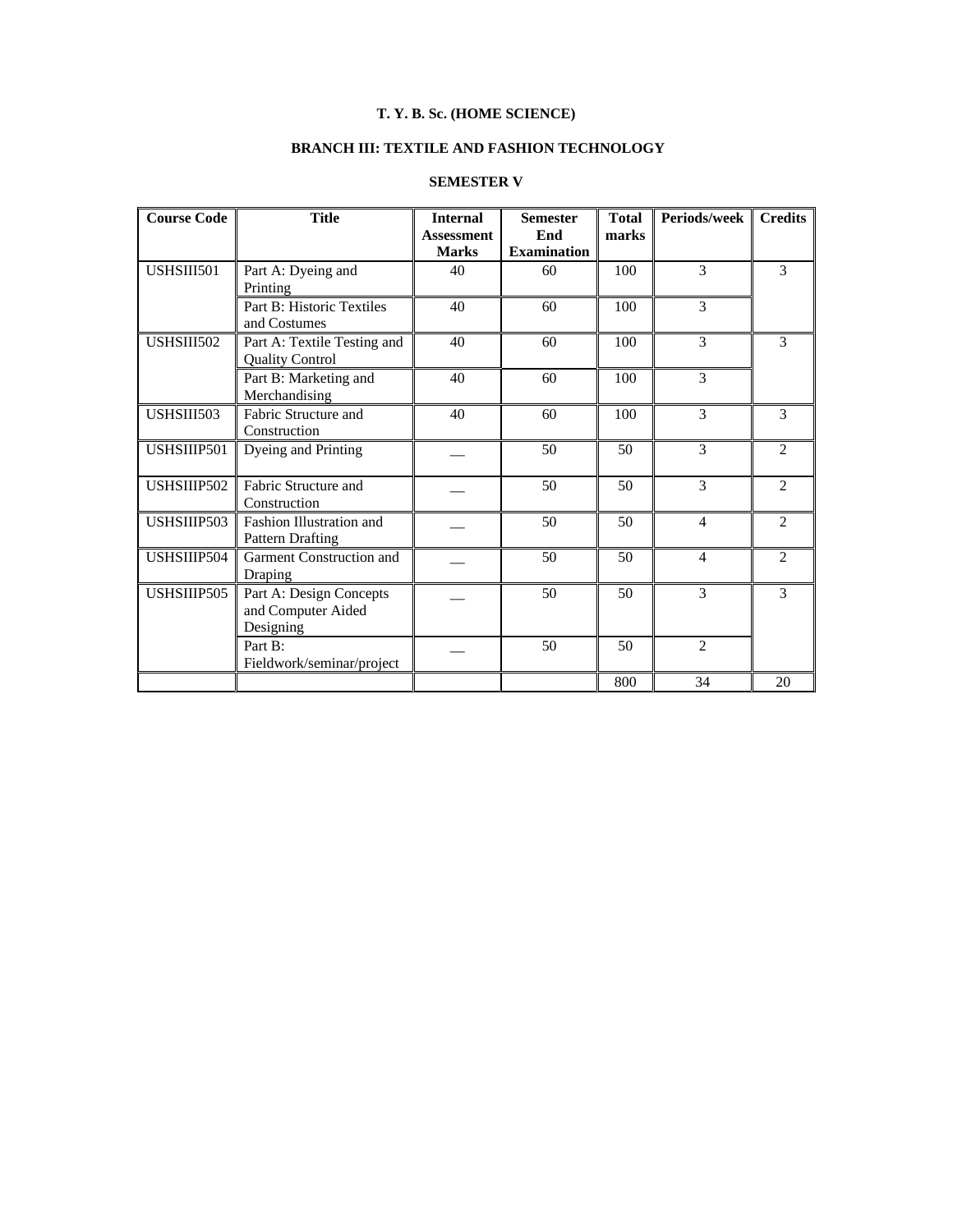| <b>Course Code</b> | <b>Title</b>                                  | Periods/week | <b>Marks</b> | <b>Credits</b> |
|--------------------|-----------------------------------------------|--------------|--------------|----------------|
| <b>USHSIII501</b>  | Part A: Dyeing and Printing                   |              | <b>100</b>   |                |
|                    | <b>Part B: Historic Textiles and Costumes</b> |              | 100          |                |

#### **Part A: Dyeing and Printing**

# **Objectives**

- To create awareness of the different techniques used for coloration of textiles.
- To gain knowledge of Chemistry of dyestuff, their application, processes machines for different fabrics and their fastness properties.
- To make students aware of recent developments in dyeing with emphasis on ecological concerns.

| <b>Course Content</b> |                                                                                     | <b>Periods</b> |
|-----------------------|-------------------------------------------------------------------------------------|----------------|
| <b>Unit I</b>         | Colour and light relationship and dye constituent                                   | 15             |
|                       | Dyes and pigments: classification of dyes and pigments based on application         |                |
|                       | and chemical structures                                                             |                |
|                       | <b>Colour Index</b>                                                                 |                |
|                       | Evaluation of fastness properties of dyed textile material                          |                |
| <b>Unit II</b>        | <b>Dyeing:</b> Mechanism of various dyeing processes, application of dyes on        | 15             |
|                       | various fibres/fabrics, fastness properties and toxicity factors of following dyes: |                |
|                       | Synthetic Dyes: (Direct, Azoic, Basic, Vat, Solubilised vat dyes, Sulphur,          |                |
|                       | Acid, Mordant, Reactive and Disperse)                                               |                |
|                       | <b>Natural Dyes:</b> (Classification, their application and ecological concern)     |                |
| <b>Unit III</b>       | <b>Garment dyeing</b>                                                               | 15             |
|                       | <b>Ecological aspects of dyeing</b> (Banned dyes and banned chemicals for dyeing,   |                |
|                       | eco-friendly chemicals, auxiliaries and etc.)                                       |                |
|                       | <b>Effluent treatment</b>                                                           |                |
|                       | <b>Recent Development in dyeing</b> – nanotechnology etc.                           |                |

#### **References**

Cegarra, J. P. and Valladperas, J. (1992).*The dyeing of textile manual, the scientific bases and the techniques of application*. Italy: NecovaOflito.

Ponting, K. G. (1981).*A dictionary of dyes and dyeing*. London: Bell and Hymen Ltd.

Rouette, H. K. (2001). *Encyclopaedia of textile finishes*. Berlin: Springer Verlag.

Shenai, V. A. (1985). *Technology of dyeing: Technology of textile processing.* Vol.VI,Mumbai: Sevak Publication.

Shenai, V. A. (1985). *Technology of printing: Technology of textile processing.* Vol. IV *,*Mumbai: Sevak Publication.

Shenai, V. A. (1998) *Toxicity of dyes and intermediates.* Mumbai: Sevak Publication.

Shenai, V. A. (1999)*. Azo dyes: Facts and figures.* Mumbai: Sevak Publication.

Story, J. (1985). *The Thames and Hudson manual of textile dyes and fabrics*. London: Thames and Hudson.

Story, J. (1985). *The Thames and Hudson manual of textile printing*. London: Thames and Hudson.

Burkinshaw, S. M. (1995). *Chemical principles of synthetic fibre dyeing.* Glasgow: Blackie Academic and Professional.

Vigo, T. L (1997).*Textile processing and properties, preparation, dyeing finishing and performance.* Amsterdam: Elsevier Sciences.

Lewis, D.M. (Ed). (1992) *Wool dyeing*. London: Society of Dyers and Colourist.

Gittenger, M. (1982) Master dyers of the world. Washington: The Textile Museum.

Shenai, V. A. and Saraf, N. (1991) *Dictionary of textiles.* Mumbai: Sevak Publication.

Prayag, R. S. (1989). *Dyeing of wool, silk and manmade fibres*. Dharwad: Noves Data Corporation.

Srivastava, S. B. *Recent process of textile bleaching, dyeing and finishing*. New Delhi: SBP Consultants and Engineers.

Gulrajani, M. L. and Gupta, S. (1990) *Wool dyeing and printing*. New Delhi: Department of Textile Technology IIT.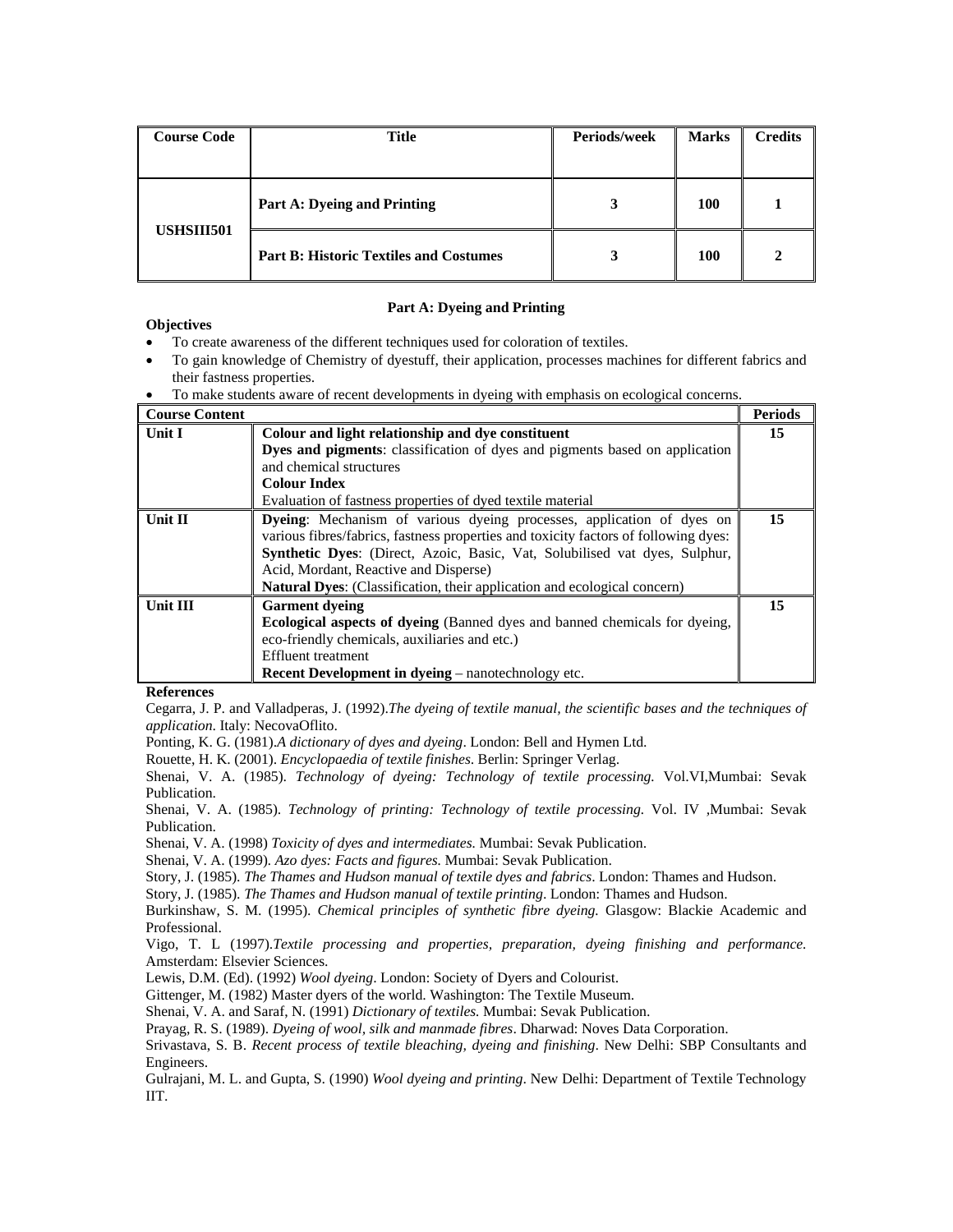David G, Sinclair, Roy, S. (1989). *Giles laboratory course in dyeing* (4th Ed.) London: Society of Dyers and Colourist.

Koshy, T. D. (2001). *Silk production and export management*. New Delhi: A.P.H Publishing Corporation.

#### **Objectives**

# **Part B: Historic Textiles and Costumes**

- To acquaint the students with the rich heritage of textiles of the world.
- To acquaint the students with the care and preservation of textiles.

| Course Content |                                                                                        | <b>Periods</b> |
|----------------|----------------------------------------------------------------------------------------|----------------|
| Unit I         | Care and preservation of textiles                                                      | 15             |
|                | Textiles of the ancient world                                                          |                |
|                | Mediterranean                                                                          |                |
|                | Central and Northern Europe                                                            |                |
|                | Western Europe: Italian, Spanish and French                                            |                |
| Unit II        | The Near and Middle East: Sassanian textiles; early Islamic textiles, Byzantine silks, |                |
|                | Central Asian textiles                                                                 |                |
|                | The Far East: China and Japan                                                          |                |
| Unit III       | Textiles of America: Colonial North America, Native North America and Latin American   | 15             |
|                | English and American textiles: Basic cloth, Revolution Exuberance and Renaissance      |                |

#### **References**

Boucher F. (1987) *2000 years of fashion: The history of costume and personalAdornment,* New York: Harry and Abrams Inc. publishers.

Dar, S. N. (1969) *Costumes of India and Pakistan*, D. B. Taraporewala Sons and Co, Bombay

Doreen Y. (1992*) Fashion in the western world, 1500-1900*, B T Batsford Ltd, London.

Fas, (1997) *Fashion Design 1850-1895*, The Pepin Press, Amsterdam.

Harris, J (1993) *5000 years of Textiles*, British Museum, London.

Hart, A (1998) *Historical Fashion in Detail- The 17th and 18th Centuries*, V andA. Publications, London*.* 

Hill M H. (1987) *The Evolution of Fashion 1066 to 1930*, B T Batsford Ltd, London.

LehnertGertoud, 2000, *A history of Fashion in the 20th Century*, KonemannVerlagsellschaftMbh, Cologne.

Peacock J. (1993) *20th Century Fashion - The Complete Source Book*, Thames and Hudson Ltd., London.

Peacock J. (1997) *Fashion Source book- The 1930's*, Thames and Hudson Ltd., London.

Peacock J. (1997) *Fashion Source book- The 1950's*, Thames and Hudson Ltd., London.

Peacock J. (1997) *Fashion Source book- The 1970's*, Thames and Hudson Ltd., London.

Peacock J. (1998) *Fashion Source book- The 1960's*, Thames and Hudson Ltd., London.

Racinet, A (1998) *The Historical encyclopaedia of costumes*, Studio editions, London: Illustrat.

Racinet, A (2000) The history of European Costume: Period, Styles and Accessories, London: Collins and Brown Ltd.

Rocinet A (2006) *The Complete Costume History*, Tashen, Koln.

Rothstein, N (Ed.) (1984*) Four Hundred years of Fashion*, V and A Publications, London.

Seetling C, (2000) Fashion The Century of the Designer 1900-1999, KonemannVerlagsellschaftMbh, Cologne.

Turner, W. R. (1989) *Folk and Festival Costumes of the World*, B T Batsford Ltd., London.

| <b>Course Code</b> | <b>Title</b>                                       | <b>Periods/week</b> | <b>Marks</b> | <b>Credits</b> |
|--------------------|----------------------------------------------------|---------------------|--------------|----------------|
| <b>USHSIII502</b>  | <b>Part A: Textile Testing and Quality Control</b> |                     | 100          |                |
|                    | <b>Part B: Marketing and Merchandizing</b>         |                     | 100          |                |

#### **Part A: Textile Testing and Quality Control**

## **Objectives**

- To make the students aware of the importance of textile testing and quality control.
- To impart knowledge of the physical and mechanical properties of textiles.
- To demonstrate the techniques and principles of testing physical and mechanical properties of textiles.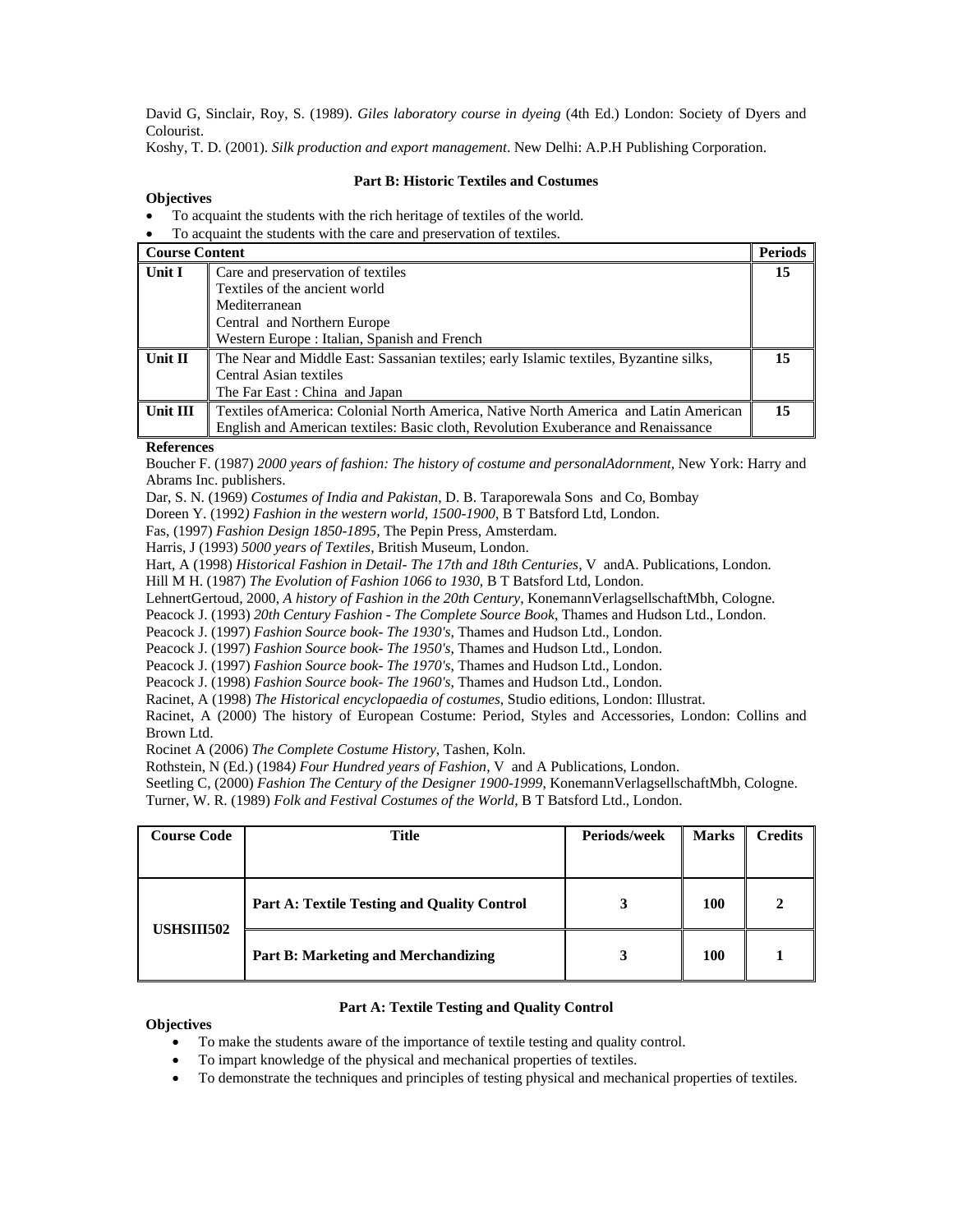| <b>Course Content</b> |                                                                                                                                                                                                                                                                                                                                                                                                     | <b>Periods</b> |
|-----------------------|-----------------------------------------------------------------------------------------------------------------------------------------------------------------------------------------------------------------------------------------------------------------------------------------------------------------------------------------------------------------------------------------------------|----------------|
| Unit I                | Introduction to testing<br>Purpose of testing<br>Standards and specifications<br>Institutes of testing<br>Quality control and quality marks in India and abroad                                                                                                                                                                                                                                     | 15             |
|                       | Eco-testing, Eco-marks and Eco-certification                                                                                                                                                                                                                                                                                                                                                        |                |
| Unit II               | <b>Fibre dimensions and quality</b><br>Fibre length and measurement for cotton and wool<br>Fibre fineness measurement and fibre maturity testing for cotton and wool<br>Moisture relations and testing: Calculations for percentage regain and moisture<br>content, factors affecting regain, measurement of atmospheric conditions (types of<br>hygrometers), effect of regain on fibre properties | 15             |
| <b>UnitIII</b>        | <b>Yarn dimensions</b><br>Yarn count and yarn number – direct and indirect system of yarn numbering<br>Twist and twist measurement<br>Crimp and yarn crimp measurement<br>Yarn evenness and hairiness<br>Yarn numbering problems                                                                                                                                                                    | 15             |

# **References**

Angappan P. and Gopalkrishnan R., (2002), *Textile testing*, Mumbai: S. S. M. Institute of Technology.

Booth J. E., (1996), *Principles of textile testing: An introduction to physical methods of testing textile fibres, yarns and fabrics* (6th Ed.). London: NewnesButterworths.

Collier B. J., (1999), *Textile testing and analysis*, New Jersey: Prentice Hall.

Grover E. B. and Hamby D. S., (1969), *Handbook of textile testing and quality control*, New Delhi: Wiley Eastern Ltd.

Handbook of textile testing, Bureau of Indian standards, (1990), *Testing and grading of textile fibres*, Part I, New Delhi: Bureau of Indian Standards.

Handbook of Textile Testing, (1991), *Testing and grading of textile fibres*, Part III, New Delhi: Bureau of Indian Standards.

Handbook of Textile Testing, Part IV, *Identification of dyestuff and colour fastness on textile materials*. (1989), New Delhi: Bureau of Indian Standards.

Morton, W. E. andHearle, J. S., (1975), *Physical properties of textile fibres*, Heinmann: Textile Institute.

Shenai, V. A., (1980), *Evaluation of textile chemicals*, Mumbai: Sevak

Skinkle, J. H., (1972), *Textile testing*, Mumbai: Taraporevala.

Trotman, E. R. andTrotman, S. R., (1948), *Textile analysis*, Glasgow: Charles Griffin.

Wynne A., (1997), *The motivate series – textiles*, London: Macmillan Texts for Industrial Vocational and Technical Education.

## **Part B: Marketing and Merchandizing**

## **Objectives**

- To help students acquire knowledge and understanding of the basic principles involved in the field of marketing, and market research.
- To help students understand consumer behaviour.

| <b>Course Content</b> |                                                                                                                                                                                                                                                                                                                                                                                                                                                                                                                                                                                     | <b>Periods</b> |
|-----------------------|-------------------------------------------------------------------------------------------------------------------------------------------------------------------------------------------------------------------------------------------------------------------------------------------------------------------------------------------------------------------------------------------------------------------------------------------------------------------------------------------------------------------------------------------------------------------------------------|----------------|
| Unit I                | Introduction and meaning, nature, role, type and scope of market and merchandising<br>and its importance in the modern economy<br>Changing profile of market<br>Marketing: 4 P's<br>Product: Product life cycle, standardization and grading, Packaging, Branding and<br>Advertising<br>Pricing: Policy and economic concepts in pricing, pricing objectives and strategies,<br>Physical Distribution: Different types of distribution channel and their importance<br>Promotion: Meaning, objective, process of communication, promotion strategies, social<br>aspect of promotion | 15             |
| <b>Unit II</b>        | 4 C's: Cost, Consumer, Convenience and Communication<br><b>Market Research:</b> Market segmentation, scope of market research, steps in the<br>research process, types of market research                                                                                                                                                                                                                                                                                                                                                                                           | 15             |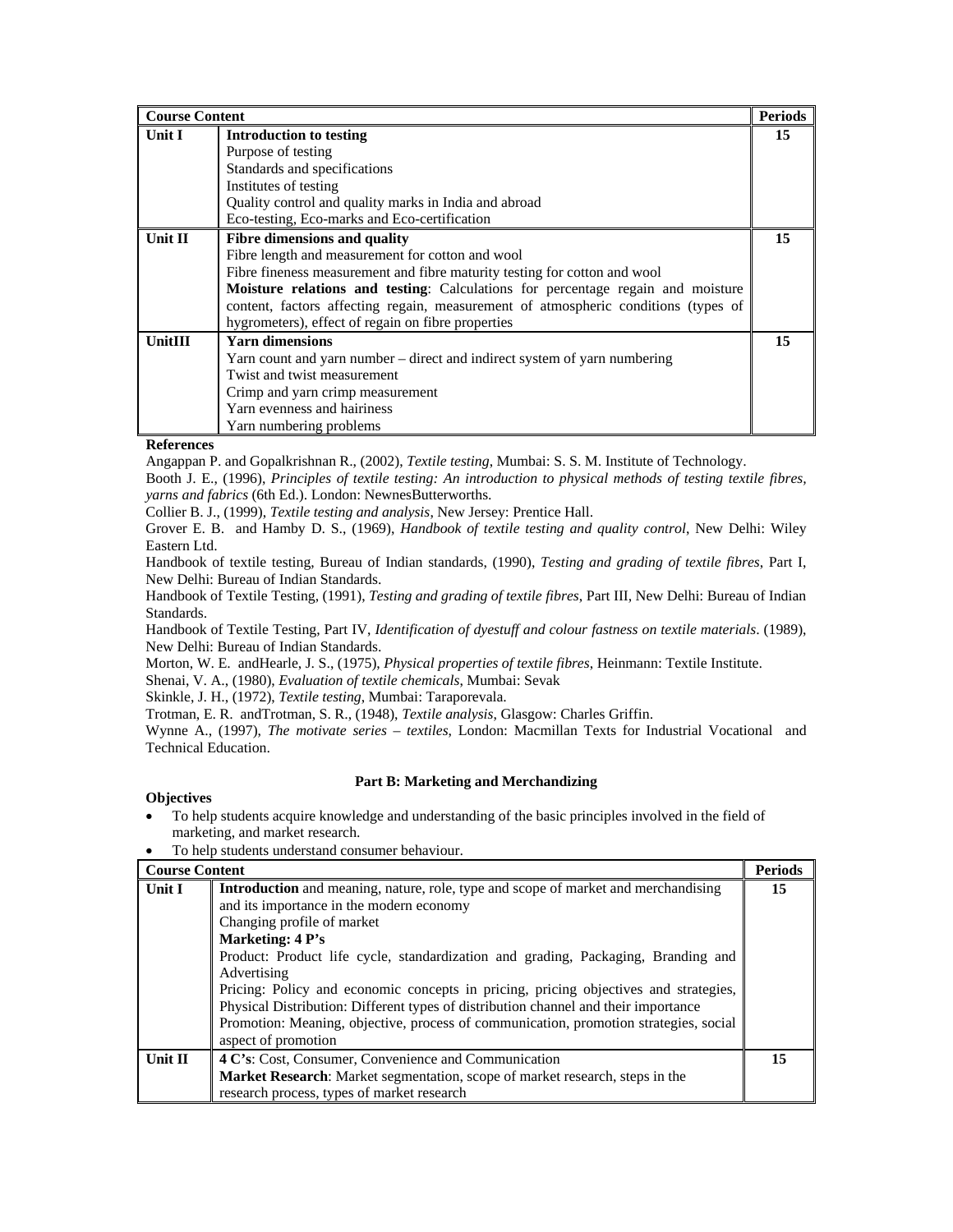| Unit III | <b>Consumer psychology and behaviour:</b> Consumer decisions in the market process, | 15 |
|----------|-------------------------------------------------------------------------------------|----|
|          | factors affecting consumer's decision in purchasing, consumer aids for right choice |    |
|          | brands, trademarks, quality marks, buying guides with respect to textiles, consumer |    |
|          | service                                                                             |    |

#### **References**

Berkowitz. K., Hartley, R. (1994) *Marketing* (4<sup>th</sup> Ed)

Daver, R. S. Modern (1992) *Marketing Management*. Progressive Corporation

Diamond E. (2006) *Fashion Retailing*. New Jersey: Pearson Prentice Hall.

Donnellon J. (1999) *Merchandizing Buying and Management*, New York: Fairfield Publications.

Gandhi, R.S. Mehta, Talele, A.B. ( 1992) *De-centralized sector of the Indian textile industry*. NICTAS Publication

Kale, N.G. (1997) *Principles and practices of marketing*. Mumbai: VipulPrakashan.

Kotler, P. (1998) *Marketing Management*. India: Prentice Hall.

Kunz G. (2005) *Merchandizing: Theory Principles and Practice.* New York: Fairfield Publications and Practice.

Sengupta, S. (1990) *Brand positioning strategies for competitive advantage*. Tata McGraw

Singh (1989).*Marketing and consumer behaviour*. India: Deep and Deep.

Stanton W.J, Etzel, M.J., and Walker, B.J. (1994).*Fundamental of marketing*. 10<sup>th</sup> Ed. McGraw Hill

| <b>Course Code</b> | Title                                    | Periods/week | <b>Marks</b> | Credits |
|--------------------|------------------------------------------|--------------|--------------|---------|
| <b>USHSIII503</b>  | <b>Fabric Structure and Construction</b> |              | 100          |         |

## **Objectives**

- To help students learn various fabric construction techniques with reference to consumer and technical textiles.
- To help students to understand the creation of basic and complex weaves including other methods of creating visual effects.

|  | To familiarize students with the various knitted, non-woven and knotted fabrics. |  |  |  |  |  |  |  |
|--|----------------------------------------------------------------------------------|--|--|--|--|--|--|--|
|--|----------------------------------------------------------------------------------|--|--|--|--|--|--|--|

| Course Content |                                                                                                                                                                                            | <b>Periods</b> |
|----------------|--------------------------------------------------------------------------------------------------------------------------------------------------------------------------------------------|----------------|
| Unit I         | Fabrics made from Fibres, Yarns and Non-Fibrous materials – Properties and Uses<br>Weaving – Introduction, Loom – Parts, Mechanism and Types, Types of Drafts                              | 15             |
| ∥ Unit II      | Elementary weaves – plain, twill and satin – its derivatives, properties and uses                                                                                                          | 15             |
| Unit III       | Complex weaves huck-a-back, honeycomb, mock leno, bed ford cord, welt and pique,<br>extra warp and weft, colour and weave effects, their properties and use.<br>Recent advances in weaving | 15             |

#### **References**

Ajgaonkar. D.B. (1998) *Knitting technology*, Mumbai: Mumbai Universal publishing corporation Black, M.E. (1966). *The key to weaving* New York: Macmillan.

Brown, R. (1978). *Weaving, spinning and dyeing book*. London: Routledge andKegan Paul.

Corbman, B. P. (1983) *Fibre to Fabric* step by step weaving (6<sup>th</sup> Ed.) New York: McGraw Hill.

Fannin andAllen. A. (1979).*Handloom weaving technology*. New York: Van Nostrand Reinhold.

Grosicki, Z. J. (1980). *Watson's textile design and colour*. London: Newness Butterworths.

Hollen, Norma. (1988). *Textiles*. (6<sup>th</sup> Ed) New York: Macmillan publishing company.

Kishore, Punett. (1990). *Weaving technology in India – Jacquards*. New Delhi.

Kulkarni, M. M. (1998). *Weaving technology*.Jalgaon: Vrinda publications.

Murray, R. (1981). *The essential handbook of weaving.* London: Bell and Hyman.

Nisbet, H. (1978). *Grammar of textile design*. Bombay: Taraporewala Sons.

Oelsner, G. H. (1982). *A handbook of weaves*, New York: Dover.

Plath, I. (1972). *The craft of hand-weaving*. New York: Clark's Scribner's Sons.

Sengupta, R. (1982). *Weaving calculations*. Bombay: D.B. TaraporewalaSons.

Singh, R.B. (1989). *Modern Weaving: Theory and Practice*. Ahmedabad: Mahajan.

Spencer, D. (1989). *Knitting Technology*. Cambridge: Woodhead.

Teli, M.D. (1997). *Weaving of specialist fabrics*. Mumbai: Textile Association of India

Thrope, A. (1970). *Elements of weaving: A complete introduction to the art and techniques*. New York: Doubleday.

ZnamieRowski, Nell. (1973). *A complete introduction to the craft of weaving*. London: Pan Bookes Ltd.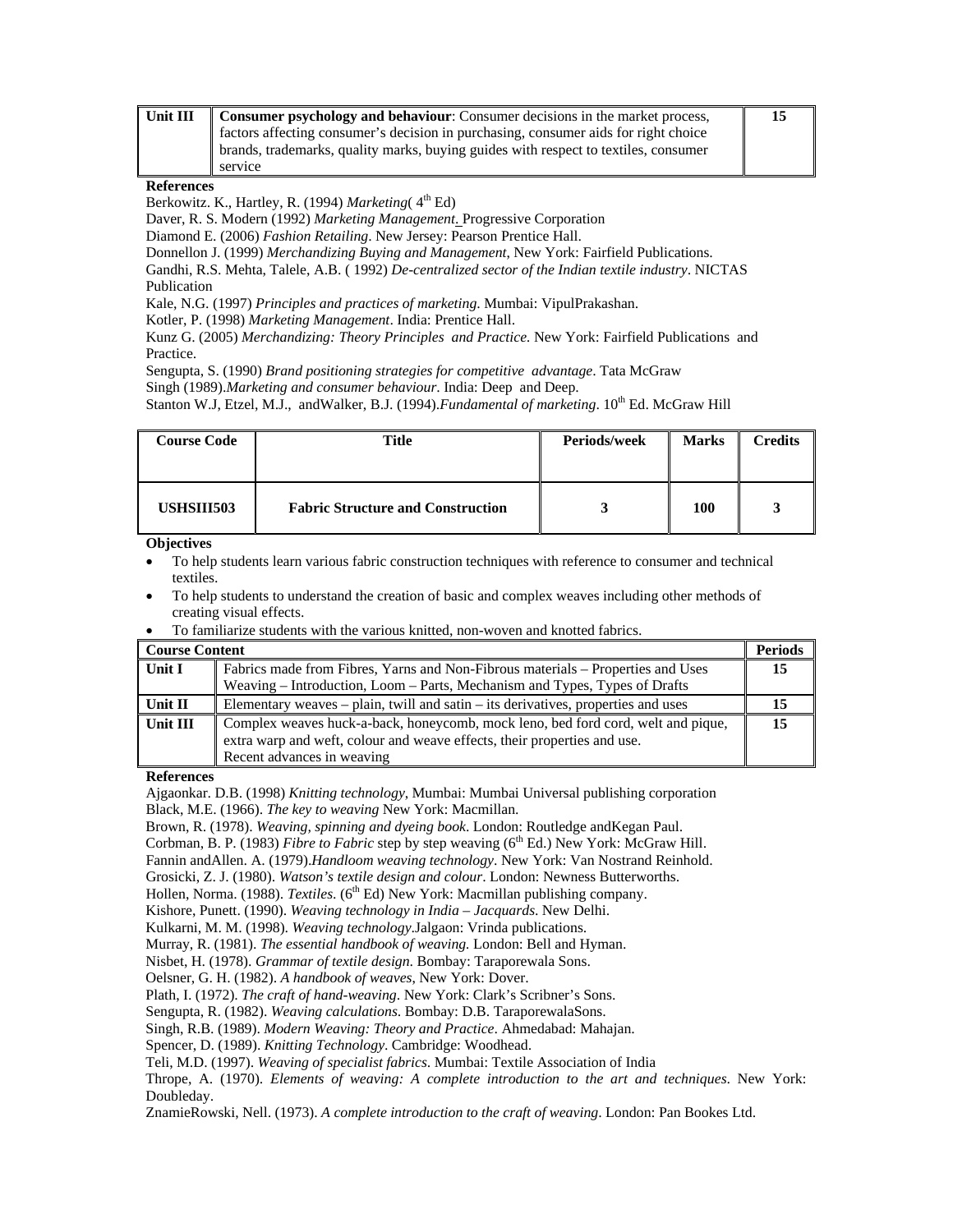| <b>Course Code</b> | Title               | Periods/week | <b>Marks</b> | Credits |
|--------------------|---------------------|--------------|--------------|---------|
| <b>USHSIIIP501</b> | Dyeing and Printing |              | 50           |         |

**Objectives**

- To introduce students to different techniques of coloration of textiles.
- To make students aware of creative methods in dyeing.
- To introduce students to dye identification.

| <b>Course Content</b> |                                                                                           | <b>Periods</b> |
|-----------------------|-------------------------------------------------------------------------------------------|----------------|
| Unit I                | Preparatory treatments – desizing, scouring and bleaching of samples                      | 15             |
|                       | Dyeing of fabric samples using machineries (jigger, padding mangle, launderometer and     |                |
|                       | $etc.$ )                                                                                  |                |
|                       | Preparation of natural dye shade card                                                     |                |
|                       | Identification of dye on cellulosic and protein samples                                   |                |
| Unit II               | Tie-dye techniques and create 6 samples using various fibre content (cotton, nylon, silk, | 15             |
|                       | jute, wool and blended) with suitable dye                                                 |                |
| Unit III              | Creation of batik 4 samples using various fibre content (cotton, silk, jute and blend)    | 15             |
|                       | using suitable dye                                                                        |                |

\*Journal / Portfolio

#### **References**

Clarke, W. (1977).*Introduction to textile printing*. London: Newnes Butterworth.

Giles, C .H. and others. (1974). *Laboratory course in dyeing*.(3<sup>rd</sup>Ed.). England: Society of Dyers and Colourist. Buchler,A. and Ederbard, F.(1977). *Clamp resist dyeing of fabrics.* Ahmedabad: Calico Museum of Textile.

Shenai, V. A. (1985). *Technology of dyeing: Technology of textile processing.* Vol.VI.*,* Mumbai: Sevak Publication.

Kulkarni,S.V.(1986). *Textile dyeing operations*. New Jersey: Noyes Publication.

David G, Sinclair, Roy, S. (1989) *Giles laboratory course in dyeing* (4<sup>th</sup> Ed.) London: Society of Dyers and Colourist.

D'Souza, N. (1998). *Fabric care*. India: New Age International.

Shenai, V. A. (1985). *Technology of printing: technology of textile processing.* Vol. IV.*,* Mumbai:Sevak Publication.

Rouette, H. K. (2001). *Encyclopaedia of textile finishes.* Berlin: Springer Verlag.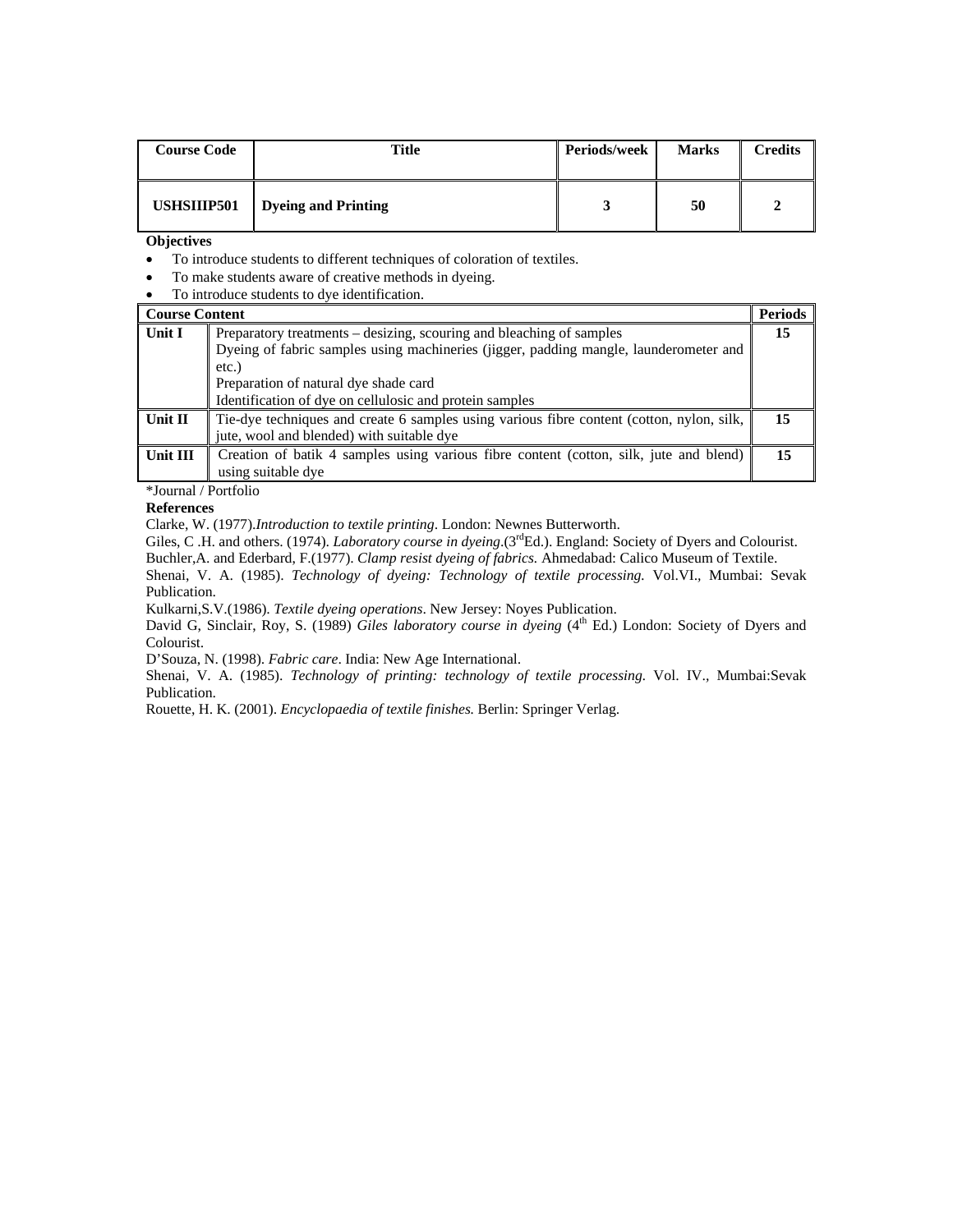| <b>Course Code</b> | <b>Title</b>                             | Periods/week | <b>Marks</b> | Credits |
|--------------------|------------------------------------------|--------------|--------------|---------|
| USHSIIIP502        | <b>Fabric Structure and Construction</b> |              | 50           |         |

#### **Fabric Structure and Construction**

# **Objectives**

- To source and identify different woven samples for analysis and testing.
- To construct fabrics through technique of weaving.
- To orient students to few fabric testing techniques.

| <b>Course Content:</b> |                                                                                                                                                                                          | <b>Periods</b> |
|------------------------|------------------------------------------------------------------------------------------------------------------------------------------------------------------------------------------|----------------|
| Unit I                 | <b>Yarn And Fabric Testing:</b><br>Calculation of the Weight of Warp and Weft of the Fabric, Fabric Thickness, Fabric                                                                    | 15             |
|                        | Count.<br>Yarn Count and Yarn Twist.                                                                                                                                                     |                |
| Unit II                | <b>Sourcing And Identification Of Different Woven Samples</b><br>Analysis of Woven Samples for Design, Draft And Peg Plan and Other Particulars (5)<br>Samples Under Each Type Of Weave) | 15             |
| Unit III               | Practical Warping and Weaving of Samples on Table Looms with Straight and 15<br><b>Transposed Drafts</b>                                                                                 |                |

\*Journal / Portfolio

| <b>Course Code</b> | Title                                            | Periods/week | <b>Marks</b> | <b>Credits</b> |
|--------------------|--------------------------------------------------|--------------|--------------|----------------|
| <b>USHSIIIP502</b> | <b>Fashion Illustration and Pattern Drafting</b> |              | 50           |                |

**Objectives** 

- To teach students how to read elaborate styles and patterns.
- To equip students with the techniques of advanced pattern designing through flat pattern construction.

| <b>Course content</b> |                                                                                     | <b>Periods</b> |  |  |
|-----------------------|-------------------------------------------------------------------------------------|----------------|--|--|
| Unit I                | Basic Blocks: Adults bodice block, torso and dartless oleer, lower block and sleeve |                |  |  |
|                       | block (Revision) using anthropometric measurements.                                 |                |  |  |
| Unit II               | Dart displacements and concealment techniques.                                      | 15             |  |  |
|                       | <b>Fundamentals:</b> Collars: Rever, Reversible, Shawl, Danton and Sports           |                |  |  |
| Unit III              | <b>Fundamentals:</b>                                                                | 15             |  |  |
|                       | Sleeves: Bell, Leg-o-mutton, Butterfly, Cap                                         |                |  |  |
|                       | Necklines: Raised, Polo and Cowl.                                                   |                |  |  |
| <b>Unit IV</b>        | <b>Garments:</b>                                                                    | 15             |  |  |
|                       | Katoricholi                                                                         |                |  |  |
|                       | Tops: Kurta/Shirt (male/female)                                                     |                |  |  |

\*Journal / Portfolio with technical drawings

| <b>Course Code</b> | Title                                   | Periods/week | <b>Marks</b> | Credits |
|--------------------|-----------------------------------------|--------------|--------------|---------|
| USHSIIIP502        | <b>Garment Construction and Draping</b> |              | 50           |         |

**Objectives**

• To acquaint students with the techniques and skills of garment construction through flat pattern.

• To make students competent to stitch garments with elaborate patterns.

| Course Content |                                                   | <b>Periods</b> |
|----------------|---------------------------------------------------|----------------|
| l Unit I       | <b>Fundamentals:</b>                              |                |
|                | Plackets – Continuous Kurta placket               |                |
|                | Collars - Sports, Shawl, Reversible, Rever, Shirt |                |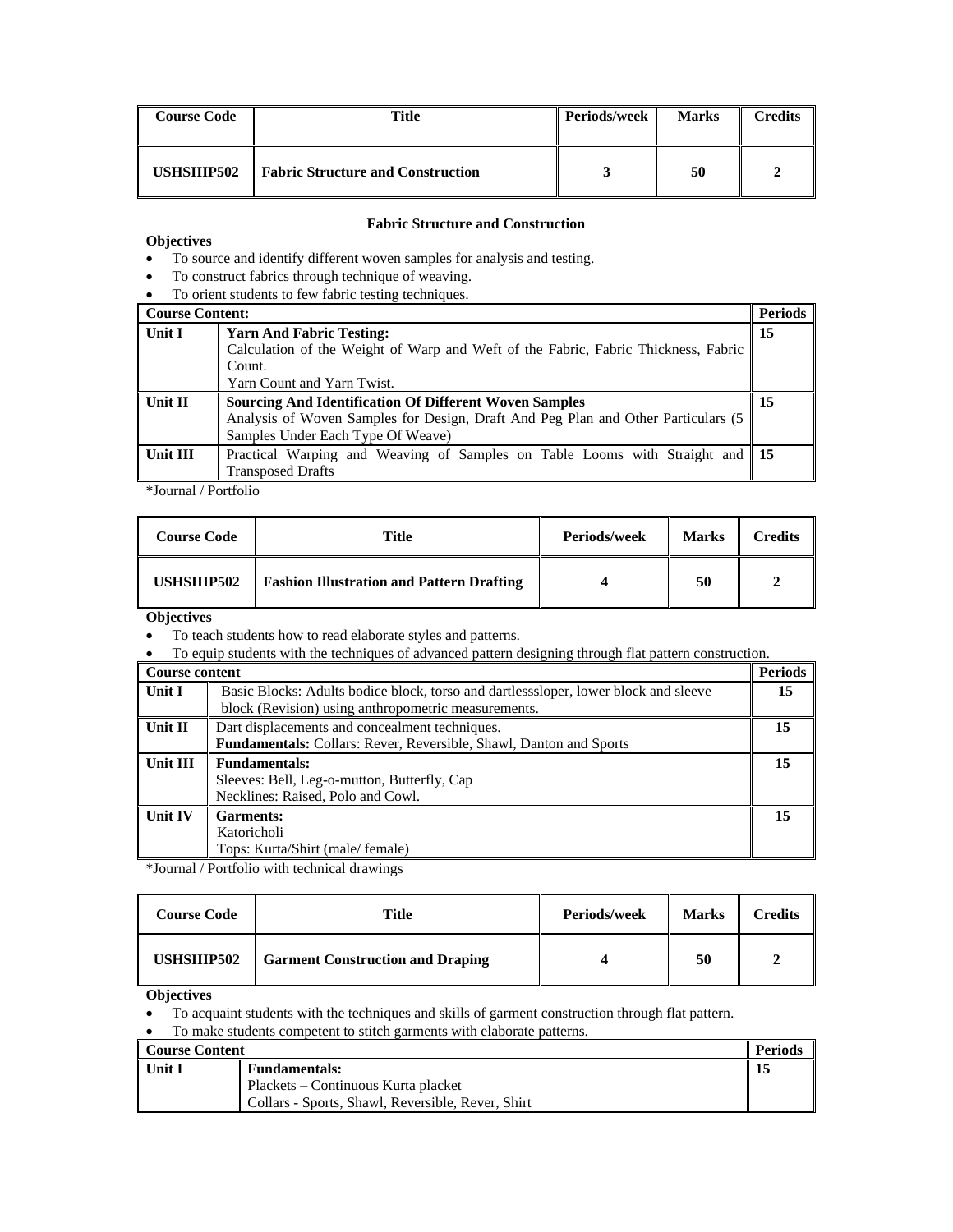| Unit II  | <b>Fundamdentals:</b>          | 15 |
|----------|--------------------------------|----|
|          | Necklines – Raised, Cowl, Polo |    |
|          | Zip-Fly open, Zip without seam |    |
| Unit III | <b>Garments Upper wear</b>     | 15 |
|          | Katoricholi                    |    |
| Unit IV  | <b>Garments Upper wear</b>     | 15 |
|          | Shirt/Kurta with concealment   |    |

\*Journal / Portfolio with technical drawings

| <b>Course Code</b> | Title                                                                 | <b>Periods/week</b> | <b>Marks</b> | <b>Credits</b> |
|--------------------|-----------------------------------------------------------------------|---------------------|--------------|----------------|
|                    | <b>Part A: Design Concepts and Computer</b><br><b>Aided Designing</b> |                     | 50           |                |
| <b>USHSIIIP501</b> | Part B: Fieldwork/seminar/project                                     |                     | 50           |                |

## **Part A: Design Concepts and Computer Aided Designing**

# **Objective**

• To teach manual techniques of embroidery.

| <b>Course Content</b> |                                                        | <b>Periods</b> |
|-----------------------|--------------------------------------------------------|----------------|
| <b>Unit I</b>         | Indian embroidery of different states done on samples: | 15             |
|                       | Kasuti                                                 |                |
|                       | Kantha                                                 |                |
|                       | Chamba                                                 |                |
| Unit II               | Indian embroidery of different states done on samples: | 15             |
|                       | Kashida                                                |                |
|                       | Zardozi                                                |                |
|                       | Chikankari                                             |                |
| Unit III              | Indian embroidery of different states done on samples: | 15             |
|                       | Gujarat and Rajasthan                                  |                |
|                       | Manipuri                                               |                |
|                       | Phulkari                                               |                |

\*Journal / Portfolio

# **Part B: Fieldwork**

Fieldwork involves students planning, preparing, organizing and conducting sessions/workshops in selected setups in order to extend textile related skills to underprivileged and other sections of society.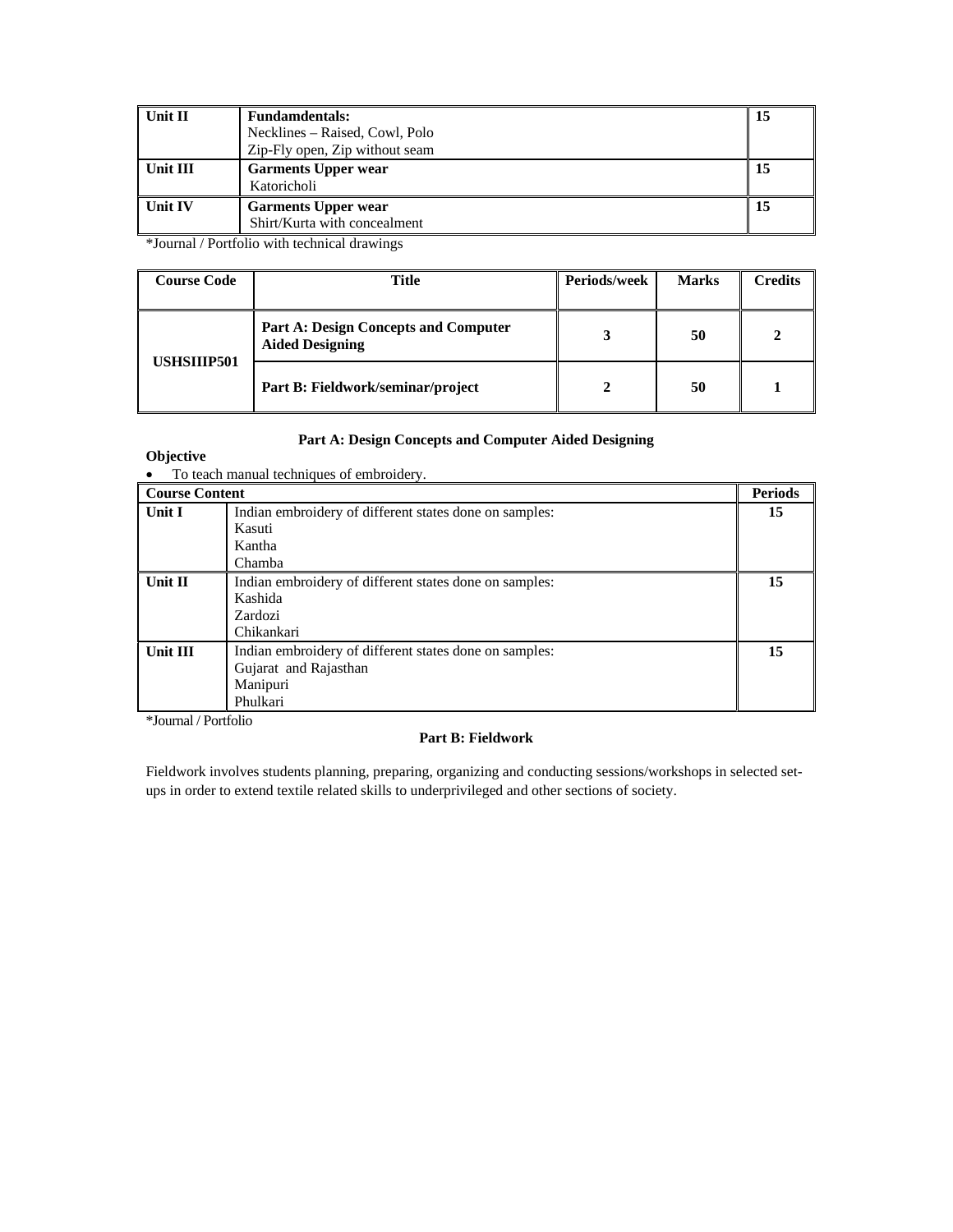# **T. Y. B. Sc. (HOME SCIENCE)**

# **BRANCH III: TEXTILE AND FASHION TECHNOLOGY**

# **SEMESTER VI**

| <b>Course Code</b> | <b>Title</b>                                               | <b>Internal</b><br><b>Assessment</b><br><b>Marks</b> | <b>Semester</b><br>End<br><b>Examination</b> | <b>Total</b><br>marks | Periods/week   | <b>Credits</b> |
|--------------------|------------------------------------------------------------|------------------------------------------------------|----------------------------------------------|-----------------------|----------------|----------------|
| USHSIII601         | Part A: Dyeing and<br>Printing                             | 40                                                   | 60                                           | 100                   | 3              | 3              |
|                    | Part B: Historic Textiles<br>and Costumes                  | 40                                                   | 60                                           | 100                   | 3              |                |
| USHSIII602         | Part A: Textile Testing and<br><b>Quality Control</b>      | 40                                                   | 60                                           | 100                   | 3              | 3              |
|                    | Part B: Marketing and<br>Merchandising                     | 40                                                   | 60                                           | 100                   | 3              |                |
| USHSIII603         | Fabric Structure and<br>Construction                       | 40                                                   | 60                                           | 100                   | 3              | 3              |
| USHSIIIP601        | Dyeing and Printing                                        |                                                      | 50                                           | 50                    | 3              | $\overline{2}$ |
| USHSIIIP602        | Fabric Structure and<br>Construction                       |                                                      | 50                                           | 50                    | 3              | $\overline{2}$ |
| USHSIIIP603        | Fashion Illustration and<br><b>Pattern Drafting</b>        |                                                      | 50                                           | 50                    | 4              | $\overline{2}$ |
| USHSIIIP604        | Garment Construction and<br>Draping                        |                                                      | 50                                           | 50                    | $\overline{4}$ | $\overline{2}$ |
| USHSIIIP605        | Part A: Design Concepts<br>and Computer Aided<br>Designing |                                                      | 50                                           | 50                    | $\mathcal{E}$  | 3              |
|                    | Part B:<br>Fieldwork/seminar/project                       |                                                      | 50                                           | 50                    | $\mathfrak{D}$ |                |
|                    |                                                            |                                                      |                                              | 800                   | 34             | 20             |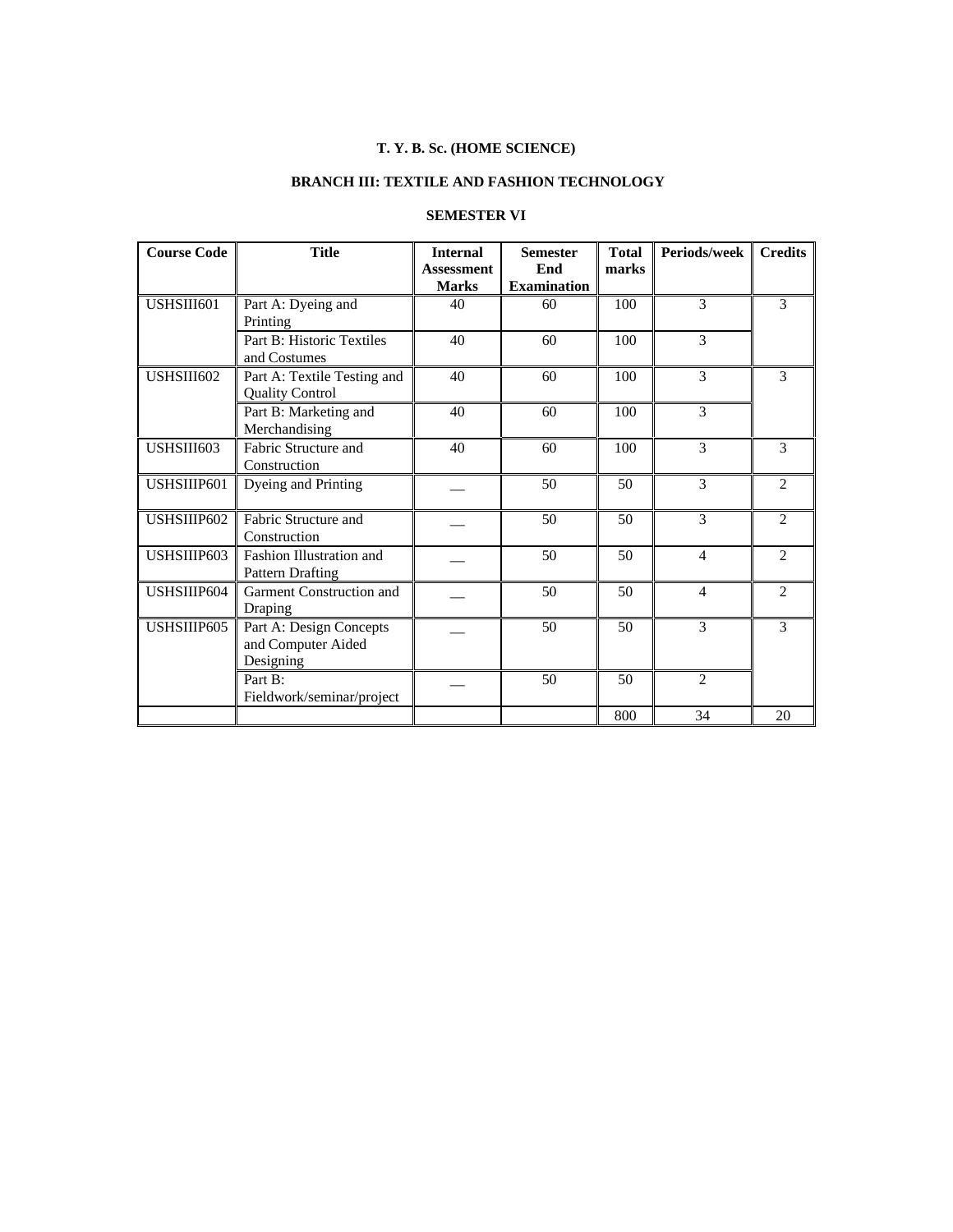| <b>Course Code</b> | <b>Title</b>                                  | Periods/week | <b>Marks</b> | <b>Credits</b> |
|--------------------|-----------------------------------------------|--------------|--------------|----------------|
|                    |                                               |              |              |                |
|                    | Part A: Dyeing and Printing                   |              | <b>100</b>   |                |
| USHSIII601         | <b>Part B: Historic Textiles and Costumes</b> |              | <b>100</b>   |                |

#### **Part A: Dyeing and Printing**

## **Objectives**

- To create awareness of the different techniques used for printing of textiles.
- To gain knowledge of Chemistry of printing, their application, processes machines for different fabrics and their fastness properties.
- To make students aware of recent developments in printing with emphasis on ecological concerns.

| <b>Course Content</b> |                                                                                                         | <b>Periods</b> |
|-----------------------|---------------------------------------------------------------------------------------------------------|----------------|
| Unit I                | <b>Printing:</b> Introduction to printing                                                               | 15             |
|                       | Novel methods of printing: Digital, flexography, inkjet, blotch, water mark, roller,                    |                |
|                       | foam, bubble, air brush, electrostatic, photo printing, marble, warp printing, differential<br>and etc. |                |
| Unit II               | <b>Specialty printing:</b> Rubber, khadi and etc.                                                       | 15             |
|                       | <b>Evaluation of fastness properties</b> of printed textile material                                    |                |
|                       | <b>Printing Auxiliaries</b>                                                                             |                |
| Unit III              | <b>Garment Finishing</b>                                                                                | 15             |
|                       | <b>Ecological aspects of printing process</b> (Banned chemicals for printing, eco-friendly              |                |
|                       | chemicals, auxiliaries and etc.), Effluent treatment.                                                   |                |
|                       | Recent developments in printing                                                                         |                |

#### **References**

Cegarra, J. P. and Valladperas, J. (1992).*The dyeing of textile manual, the scientific bases and the techniques of application*. Italy: NecovaOflito.

Ponting, K. G. (1981).*A dictionary of dyes and dyeing*. London: Bell and Hymen Ltd.

Rouette, H. K. (2001). *Encyclopaedia of textile finishes*. Berlin: Springer Verlag.

Shenai, V. A. (1985). *Technology of dyeing: Technology of textile processing.* Vol.VI.*,* Mumbai: Sevak Publication.

Shenai, V. A. (1985). *Technology of printing: Technology of textile processing.* Vol. IV *,*Mumbai: Sevak Publication.

Shenai, V. A. (1998) *Toxicity of dyes and intermediates.* Mumbai: Sevak Publication.

Shenai, V. A. (1999)*. Azo dyes: Facts and figures.* Mumbai: Sevak Publication.

Story, J. (1985). *The Thames and Hudson manual of textile dyes and fabrics*. London: Thames and Hudson.

Story, J. (1985). *The Thames and Hudson manual of textile printing*. London: Thames and Hudson.

Burkinshaw, S. M. (1995). *Chemical principles of synthetic fibre dyeing.* Glasgow: Blackie Academic and Professional.

Vigo, T. L (1997).*Textile processing and properties, preparation, dyeing finishing and performance.* Amsterdam: Elsevier Sciences.

Lewis, D.M. (Ed). (1992) *Wool dyeing*. London: Society of Dyers and Colourist.

Gittenger, M. (1982) Master dyers of the world. Washington: The Textile Museum.

Shenai, V. A. and Saraf, N. (1991) *Dictionary of textiles.* Mumbai: Sevak Publication.

Prayag, R. S. (1989). *Dyeing of wool, silk and manmade fibres*. Dharwad: Noves Data Corporation.

Srivastava, S. B. *Recent process of textile bleaching, dyeing and finishing*. New Delhi: SBP Consultants and Engineers.

Gulrajani, M. L. and Gupta, S. (1990) *Wool dyeing and printing*. New Delhi: Department of Textile Technology IIT.

David G, Sinclair, Roy, S. (1989). *Giles laboratory course in dyeing* (4th Ed.) London: Society of Dyers and Colourist.

Koshy, T. D. (2001). *Silk production and export management*. New Delhi: A.P.H Publishing Corporation.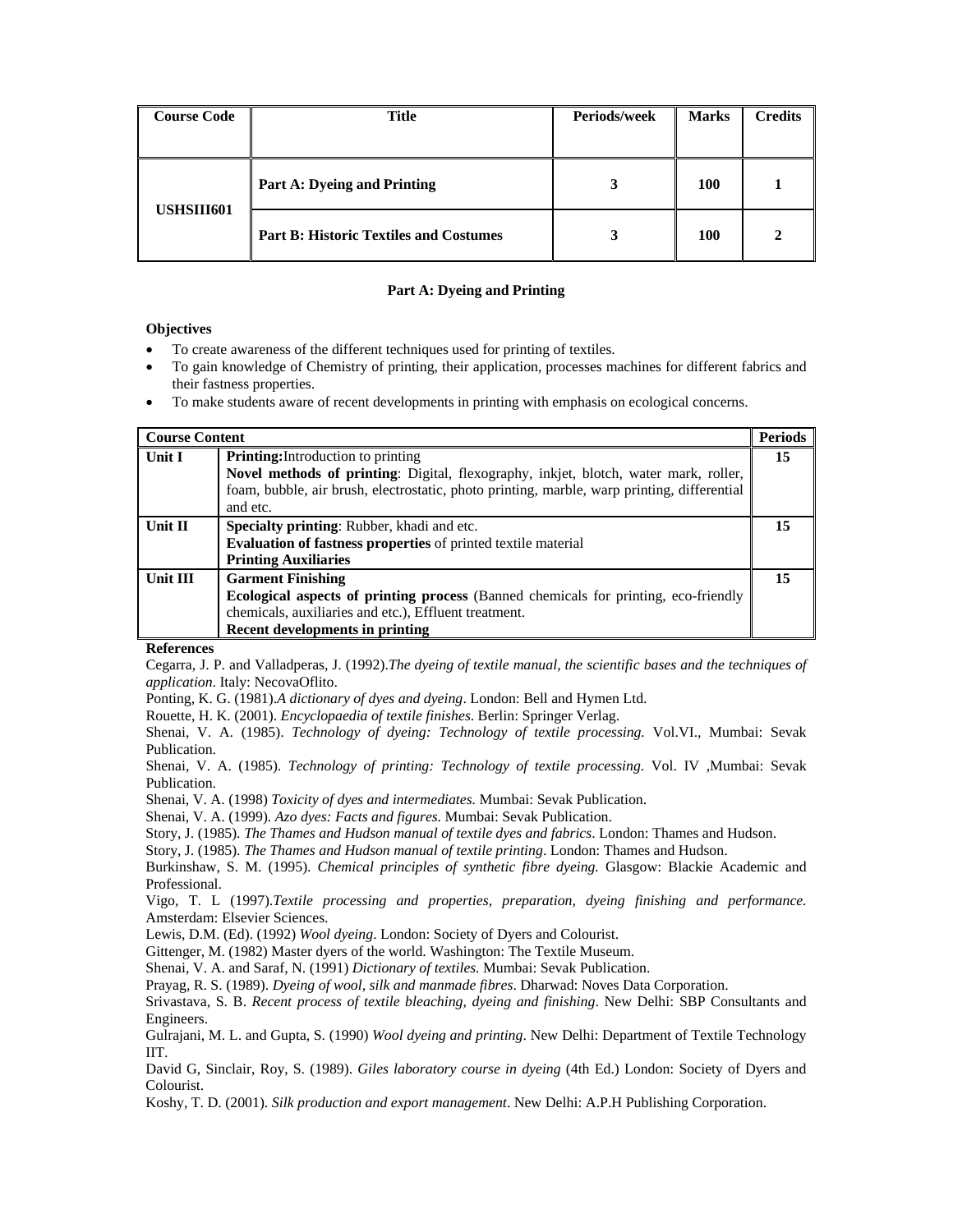#### **Part B: Historic Textiles and Costumes**

#### **Objectives**

- To acquaint the students with the rich heritage of costumes of the world.
- To acquaint the students with the costumes of different centuries.

| Course Content |                                                     | <b>Periods</b> |
|----------------|-----------------------------------------------------|----------------|
| Unit I         | Costumes of                                         | 15             |
|                | The ancient world : Egypt, Assyria, Etruscans, Rome |                |
|                | Middle ages $11^{th}$ Century to $15^{th}$ Century  |                |
| Unit II        | Costumes of $16^{th} - 20^{th}$ Century             | 15             |
| Unit III       | Costumes of                                         | 15             |
|                | Europe from Byzantium to the 1800's                 |                |
|                | Traditional costumes of the 1800's                  |                |
|                | $19th$ Century antique civilizations                |                |

#### **References**

Boucher F. (1987) *2000 years of fashion: The history of costume and personal Adornment,* New York: Harry and Abrams Inc. publishers.

Dar, S. N. (1969) *Costumes of India and Pakistan*, D. B. Taraporewala Sons and Co, Bombay

Doreen Y. (1992*) Fashion in the western world, 1500-1900*, B T Batsford Ltd, London.

Fas, (1997) *Fashion Design 1850-1895*, The Pepin Press, Amsterdam.

Harris, J (1993) *5000 years of Textiles*, British Museum, London.

Hart, A (1998) *Historical Fashion in Detail- The 17th and 18th Centuries*, V andA.Publications, London*.* 

Hill M H. (1987) *The Evolution of Fashion 1066 to 1930*, B T Batsford Ltd, London.

LehnertGertoud, 2000, *A history of Fashion in the 20th Century*, KonemannVerlagsellschaftMbh, Cologne.

Peacock J. (1993) *20th Century Fashion - The Complete Source Book*, Thames and Hudson Ltd., London.

Peacock J. (1997) *Fashion Source book- The 1930's*, Thames and Hudson Ltd., London.

Peacock J. (1997) *Fashion Source book- The 1950's*, Thames and Hudson Ltd., London.

Peacock J. (1997) *Fashion Source book- The 1970's*, Thames and Hudson Ltd., London.

Peacock J. (1998) *Fashion Source book- The 1960's*, Thames and Hudson Ltd., London.

Racinet, A (1998) *The Historical encyclopaedia of costumes*, Studio editions, London.Illustrat.

Racinet, A (2000) The history of European Costume: Period, Styles and Accessories, London: Collins and Brown Ltd.

Rocinet A (2006) *The Complete Costume History*, Tashen, Koln.

Rothstein, N (ed) (1984*) Four Hundred years of Fashion*, V and A Publications, London.

Seetling C, (2000) *Fashion The Century of the Designer 1900-1999*, KonemannVerlagsellschaftMbh, Cologne. Turner, W. R. (1989) *Folk and Festival Costumes of the World*, B T Batsford Ltd., London.

| <b>Course Code</b> | <b>Title</b>                                | Periods/week | <b>Marks</b> | <b>Credits</b> |
|--------------------|---------------------------------------------|--------------|--------------|----------------|
|                    |                                             |              |              |                |
| <b>USHSIII602</b>  | Part A: Textile Testing and Quality Control |              | 100          |                |
|                    | <b>Part B: Marketing and Merchandizing</b>  | 3            | 100          |                |

# **Part A: Textile Testing and Quality Control**

#### **Objectives**

- To make the students aware of the importance of textile and garment testing and quality control.
- To impart knowledge of the physical and mechanical properties of textiles and garments.
- To demonstrate the techniques and principles of testing physical and mechanical properties of textiles and garments.

| Course Content |                                                                                         | <b>Periods</b> |
|----------------|-----------------------------------------------------------------------------------------|----------------|
| Unit I         | <b>Fabric dimensions and properties</b> (woven, knitted and non – woven)                | 15             |
|                | Length, width, fabric count, weight and thickness                                       |                |
|                | Air and water permeability                                                              |                |
|                | Shrinkage                                                                               |                |
|                | Wrinkle resistance and crease recovery                                                  |                |
|                | Abrasion resistance and pilling resistance, fabric stiffness, drapability, flammability |                |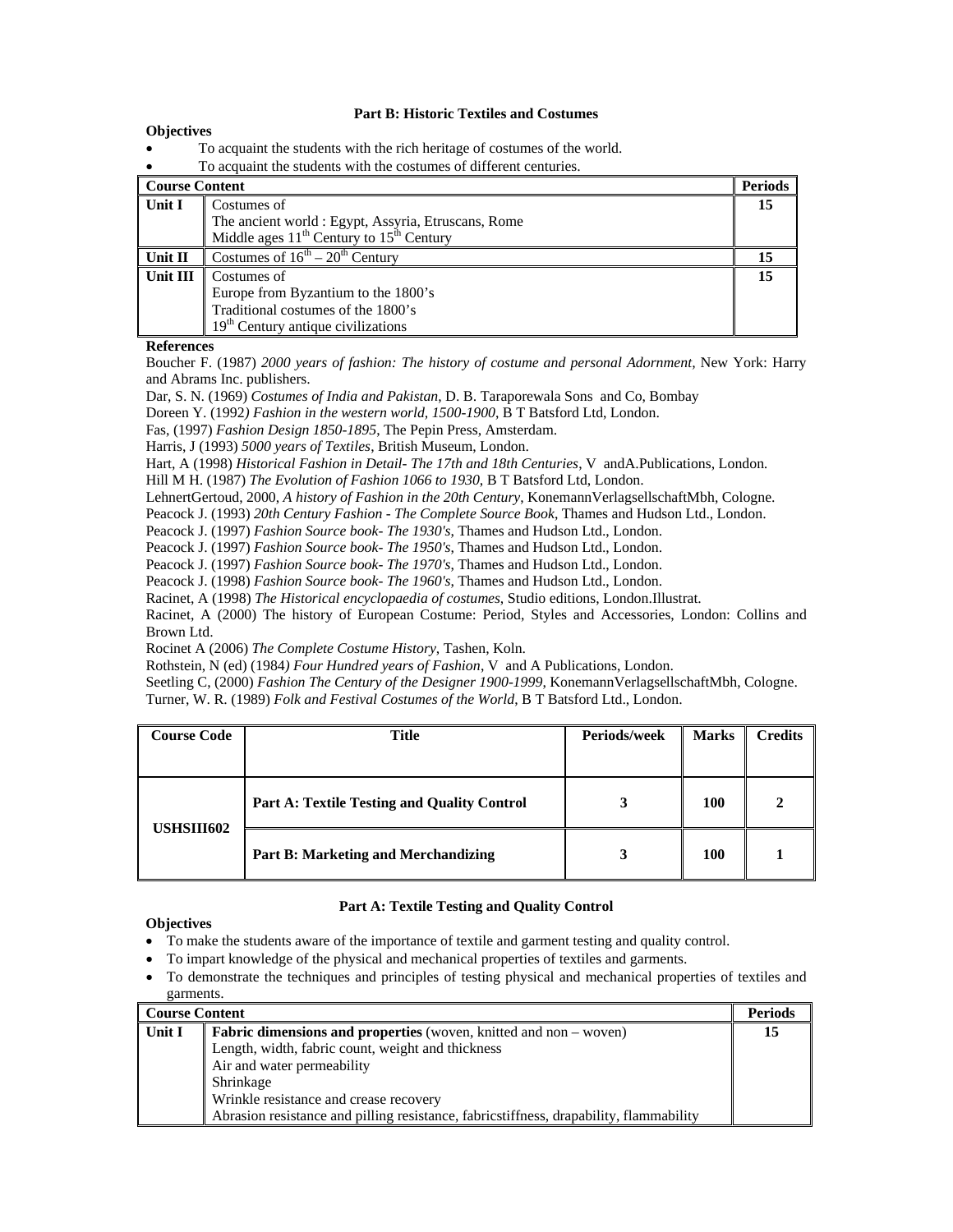| Unit II  | <b>Tensile strength</b>                                                              | 15 |
|----------|--------------------------------------------------------------------------------------|----|
|          | Definitions of stress, strain, initial modulus, elasticity, yield point              |    |
|          | Tensile strength measurement of fibre, fibre bundle, yarn, skein and fabric.         |    |
|          | Tensile strength testing instruments with their working principles of measurements – |    |
|          | CRT, CRL and CRE                                                                     |    |
|          | Tear strength and bursting strength measurement                                      |    |
| Unit III | <b>Garment testing:</b> seam slippage, seam strength and puckering                   | 15 |
|          | Advances in textile testing and quality control                                      |    |

#### **References**

Angappan P. and Gopalkrishnan R., (2002), *Textile testing*, Mumbai: S. S. M. Institute of Technology.

Booth J. E., (1996), *Principles of textile testing: An introduction to physical methods of testing textile fibres, yarns and fabrics* (6th Ed.). London: NewnesButterworths.

Collier B. J., (1999), *Textile testing and analysis*, New Jersey: Prentice Hall.

Grover E. B. and Hamby D. S., (1969), *Handbook of textile testing and quality control*, New Delhi: Wiley Eastern Ltd.

Handbook of textile testing, Bureau of Indian standards, (1990), *Testing and grading of textile fibres*, Part I, New Delhi: Bureau of Indian Standards.

Handbook of Textile Testing, (1991), *Testing and grading of textile fibres*, Part III, New Delhi: Bureau of Indian Standards.

Handbook of Textile Testing, Part IV, *Identification of dyestuff and colour fastness on textile materials*. (1989), New Delhi: Bureau of Indian Standards.

Morton, W. E. andHearle, J. S., (1975), *Physical properties of textile fibres*, Heinmann: Textile Institute.

Shenai, V. A., (1980), *Evaluation of textile chemicals*, Mumbai: Sevak

Skinkle, J. H., (1972), *Textile testing*, Mumbai: Taraporevala.

Trotman, E. R. andTrotman, S. R., (1948), *Textile analysis*, Glasgow: Charles Griffin.

Wynne A., (1997), *The motivate series – textiles*, London: Macmillan Texts for Industrial Vocational and Technical Education.

#### **Part B: Marketing and Merchandizing**

## **Objectives**

• To help students acquire knowledge and understanding of the organization sector and merchandising.

• To help students understand entrepreneurships skills.

| Course Content |                                                                                                                                                                                                                      | <b>Periods</b> |
|----------------|----------------------------------------------------------------------------------------------------------------------------------------------------------------------------------------------------------------------|----------------|
| Unit I         | <b>Merchandising:</b> definitions, structure of merchandising functions, roles and<br>responsibilities, skills and merchandising as a career<br>Planning and Control<br><b>Quality Assurance</b><br>E-Merchandising. | 15             |
| Unit II        | <b>Organization of the textile industry:</b> Public and private sectors, handlooms,<br>cooperatives, multinational companies.<br><b>Supply Chain Management</b>                                                      | 15             |
| Unit III       | <b>Entrepreneurship:</b> skills, advantages, disadvantages.                                                                                                                                                          |                |

# **References**

Berkowitz. K., Hartley, R. (1994) *Marketing*( $4<sup>th</sup> Ed$ )

Daver, R. S. Modern (1992) *Marketing Management*. Progressive Corporation

Diamond E. (2006) *Fashion Retailing*. New Jersey: Pearson Prentice Hall.

Donnellon J. (1999) *Merchandizing Buying and Management*, New York: Fairfield Publications.

Gandhi, R.S. Mehta, Talele, A.B. ( 1992) *De-centralized sector of the Indian textile industry*. NICTAS Publication

Kale, N.G. (1997) *Principles and practices of marketing*. Mumbai: VipulPrakashan.

Kotler, P. (1998) *Marketing Management*. India: Prentice Hall.

Kunz G. (2005) *Merchandizing: Theory Principles and Practice.* New York: Fairfield Publications and Practice.

Sengupta, S. (1990) *Brand positioning strategies for competitive advantage*. Tata McGraw

Singh (1989).*Marketing and consumer behaviour*. India: Deep and Deep.

Stanton W.J, Etzel, M.J., and Walker, B.J. (1994).*Fundamental of marketing*. 10<sup>th</sup> Ed. McGraw Hill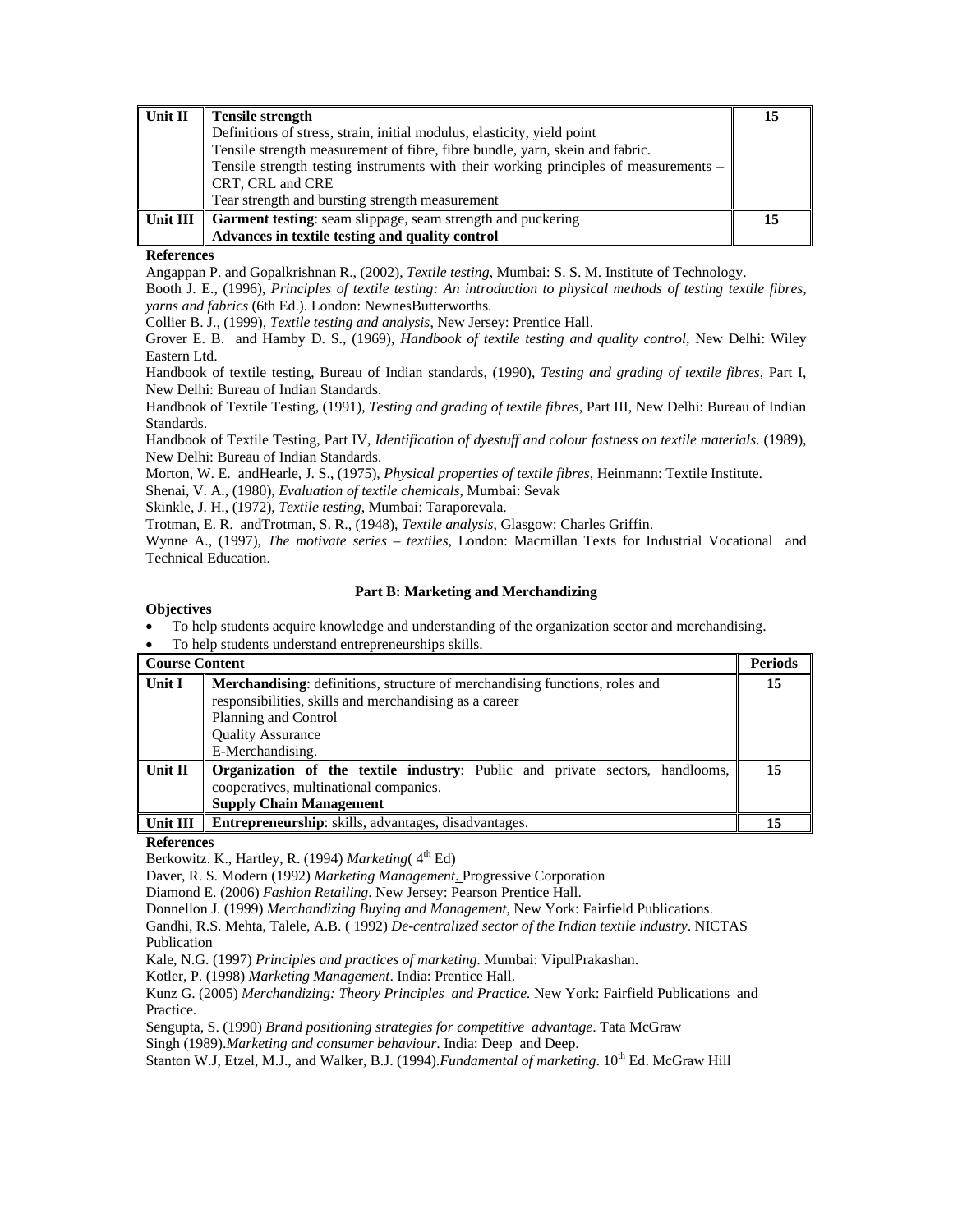| <b>Course Code</b> | Title                                    | Periods/week | <b>Marks</b> | Credits |
|--------------------|------------------------------------------|--------------|--------------|---------|
| USHSIII603         | <b>Fabric Structure and Construction</b> |              | 100          |         |

**Objectives** 

- To help students learn various fabric construction techniques with reference to consumer and technical textiles.
- To help students to understand the creation of basic and complex weaves including other methods of creating visual effects.

|  | To familiarize students with the various knitted, non-woven and knotted fabrics. |
|--|----------------------------------------------------------------------------------|
|--|----------------------------------------------------------------------------------|

| Course Content |                                                                                                                             | <b>Periods</b> |
|----------------|-----------------------------------------------------------------------------------------------------------------------------|----------------|
| Unit I         | Knits – single, double, rachel, and their variations, properties and uses.                                                  |                |
| ∣ Unit II      | Non – wovens and multi components, types, properties and uses including felts                                               |                |
| Unit III       | Other methods of fabric formation – knotting, tufting and multi components<br>Narrow width fabrics – labels, laces and etc. | 15             |
|                | Advances in fabric construction                                                                                             |                |

#### **References**

Ajgaonkar. D.B. (1998) *Knitting technology*, Mumbai: Mumbai Universal publishing corporation Black, M.E. (1966). *The key to weaving* New York: Macmillan.

Brown, R. (1978). *Weaving, spinning and dyeing book*. London: Routledge and Kegan Paul.

Corbman, B. P. (1983) *Fibre to Fabric* step by step weaving (6<sup>th</sup> Ed.) New York: McGraw Hill.

Fannin and Allen. A. (1979).*Handloom weaving technology*. New York: Van Nostrand Reinhold.

Grosicki, Z. J. (1980). *Watson's textile design and colour*. London: Newness Butterworths.

Hollen, Norma. (1988). *Textiles*. (6<sup>th</sup> Ed) New York: Macmillan publishing company.

Kishore, Punett. (1990). *Weaving technology in India – Jacquards*. New Delhi.

Kulkarni, M. M. (1998). *Weaving technology*.Jalgaon: Vrinda publications.

Murray, R. (1981). *The essential handbook of weaving.* London: Bell and Hyman.

Nisbet, H. (1978). *Grammar of textile design*. Bombay: Taraporewala Sons.

Oelsner, G. H. (1982). *A handbook of weaves*, New York: Dover.

Plath, I. (1972). *The craft of hand-weaving*. New York: Clark's Scribner's Sons.

Sengupta, R. (1982). *Weaving calculations*. Bombay: D.B. Taraporewala Sons.

Singh, R.B. (1989). *Modern Weaving: Theory and Practice*. Ahmedabad: Mahajan.

Spencer, D. (1989). *Knitting Technology*. Cambridge: Woodhead.

Teli, M.D. (1997). *Weaving of specialist fabrics*. Mumbai: Textile Associat5ion of India

Thrope, A. (1970). *Elements of weaving: A complete introduction to the art and techniques*. New York: Doubleday.

ZnamieRowski, Nell. (1973). *A complete introduction to the craft of weaving*. London: Pan Bookes Ltd.

| <b>Course Code</b> | Title                      | Periods/week | <b>Marks</b> | Credits |
|--------------------|----------------------------|--------------|--------------|---------|
| USHSIIIP601        | <b>Dyeing and Printing</b> |              | 50           |         |

#### **Objectives**

• To introduce students to different techniques of printing of textiles.

- To make students aware of creative methods in printing.
- To source and analyze different types of printed fabrics.

| ∥ Course Content |                                                                                         | <b>Periods</b> |
|------------------|-----------------------------------------------------------------------------------------|----------------|
| Unit I           | Printing of different fabric composition using block with various styles (khadi – white | 15             |
|                  | and golden, discharge – white and colour and blotch)                                    |                |
|                  | Making of screen and printing on different fabric composition                           |                |
| ∣ Unit II        | Printing on fabric using various techniques marble, air brush and etc                   | 15             |
| Unit III         | Analysis of printed fabrics                                                             | 15             |

\*Journal / Portfolio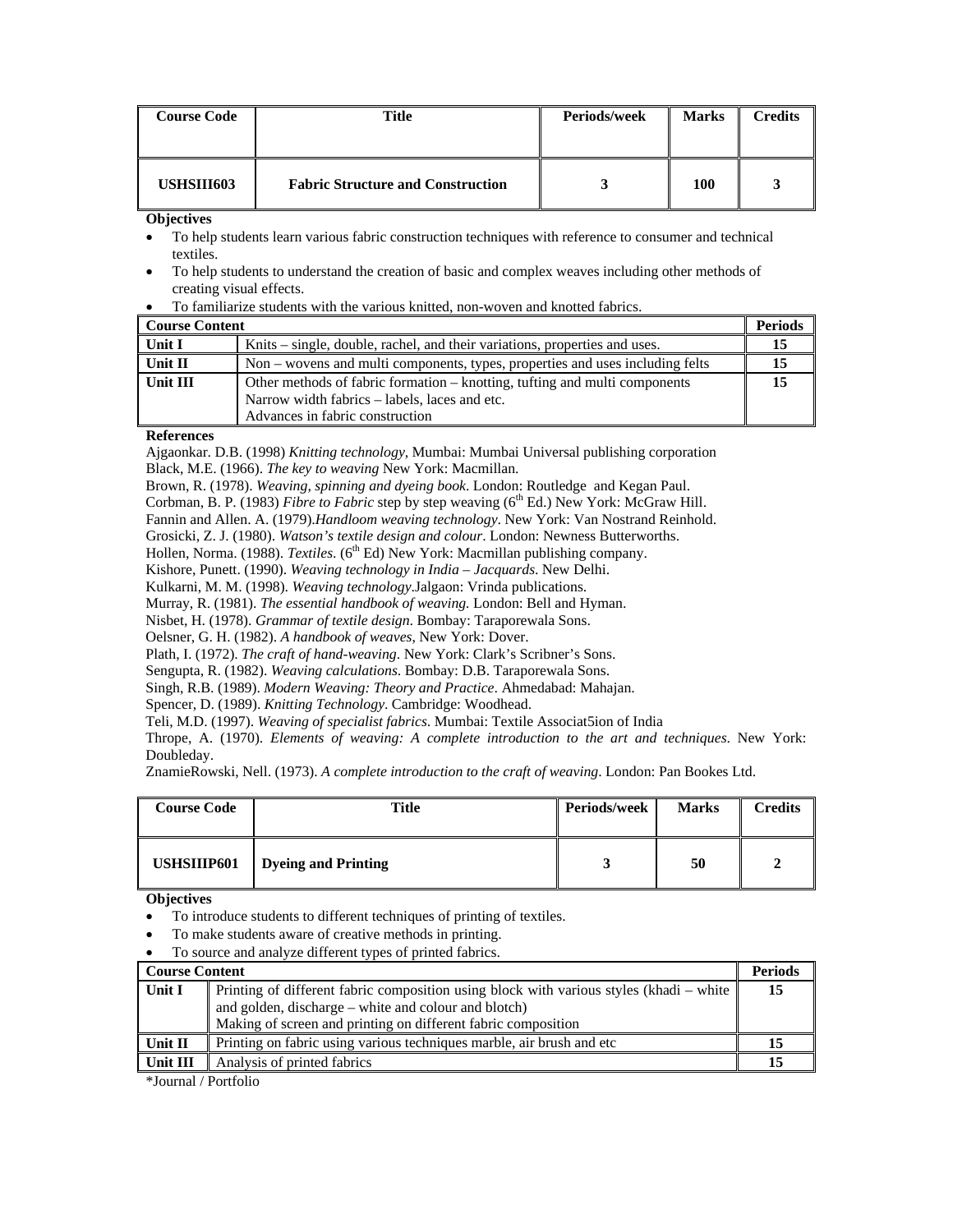| <b>Course Code</b> | Title                                    | Periods/week | <b>Marks</b> | Credits |
|--------------------|------------------------------------------|--------------|--------------|---------|
| <b>USHSIIIP602</b> | <b>Fabric Structure and Construction</b> |              | 100          |         |

**Objectives** 

• To source and identify different knitted samples for analysis and testing.

• To construct fabrics through techniques such as knitting, crochet, macramé and tufting.

| <b>Course Content</b> |                                                                                   | <b>Periods</b> |
|-----------------------|-----------------------------------------------------------------------------------|----------------|
| Unit I                | Sourcing and Identification of different knitted samples (Minimum five under each | 15             |
|                       | Category)                                                                         |                |
| Unit $\Pi$            | <b>Constructing Fabrics Using:</b>                                                | 15             |
|                       | Knitting (Manual – 5 Samples and/or Machine)                                      |                |
|                       | Tufting (Cut and Uncut Combined 1 Sample)                                         |                |
| Unit III              | <b>Constructing Fabrics Using:</b>                                                | 15             |
|                       | Crochet (5 Samples)                                                               |                |
|                       | Macramé (Various Knots)                                                           |                |

\*Journal / Portfolio

| <b>Course Code</b> | Title                                            | <b>Periods/week</b> | <b>Marks</b> | Credits |
|--------------------|--------------------------------------------------|---------------------|--------------|---------|
| USHSIIIP603        | <b>Fashion Illustration and Pattern Drafting</b> |                     | 100          |         |

# **Objectives**

• To teach students how to read elaborate styles and patterns.

| To equip students with the techniques of advanced pattern designing through flat pattern construction. |                                                |                |
|--------------------------------------------------------------------------------------------------------|------------------------------------------------|----------------|
| Course content                                                                                         |                                                | <b>Periods</b> |
| Unit I                                                                                                 | Skirt / culottes,; trousers (male / female)    | -15            |
| Unit II                                                                                                | Legwear: salwar, churidar, parallel / pajamas  |                |
| Unit III                                                                                               | Sleeves: Raglan, Drop-shoulder, Magyar sleeves |                |
| Unit IV                                                                                                | Theme garment for party wear                   |                |

\*Journal / Portfolio with technical drawings

| <b>Course Code</b> | Title                                   | Periods/week | <b>Marks</b> | Credits |
|--------------------|-----------------------------------------|--------------|--------------|---------|
| USHSIIIP604        | <b>Garment Construction and Draping</b> |              | 100          |         |

**Objectives**

• To acquaint students with the techniques and skills of garment construction through flat pattern.

• To acquaint students with the techniques and skills of draping.

• To make students competent to stitch garments with elaborate patterns.

| Course Content |                                                            | <b>Periods</b> |
|----------------|------------------------------------------------------------|----------------|
| Unit I         | Fundamentals:                                              | 15             |
|                | Pockets – Velt, Bound<br>Zips – Fly open, zip without seam |                |
| Unit II        | Leg wear – Skirt / Culottes/ Churidar/ Salwar/Trouser      | 15             |
| Unit III       | Theme garment                                              | 15             |
| Unit IV        | Draping: Basic upper block and Basic lower block           | 15             |

\*Journal / Portfolio with technical drawings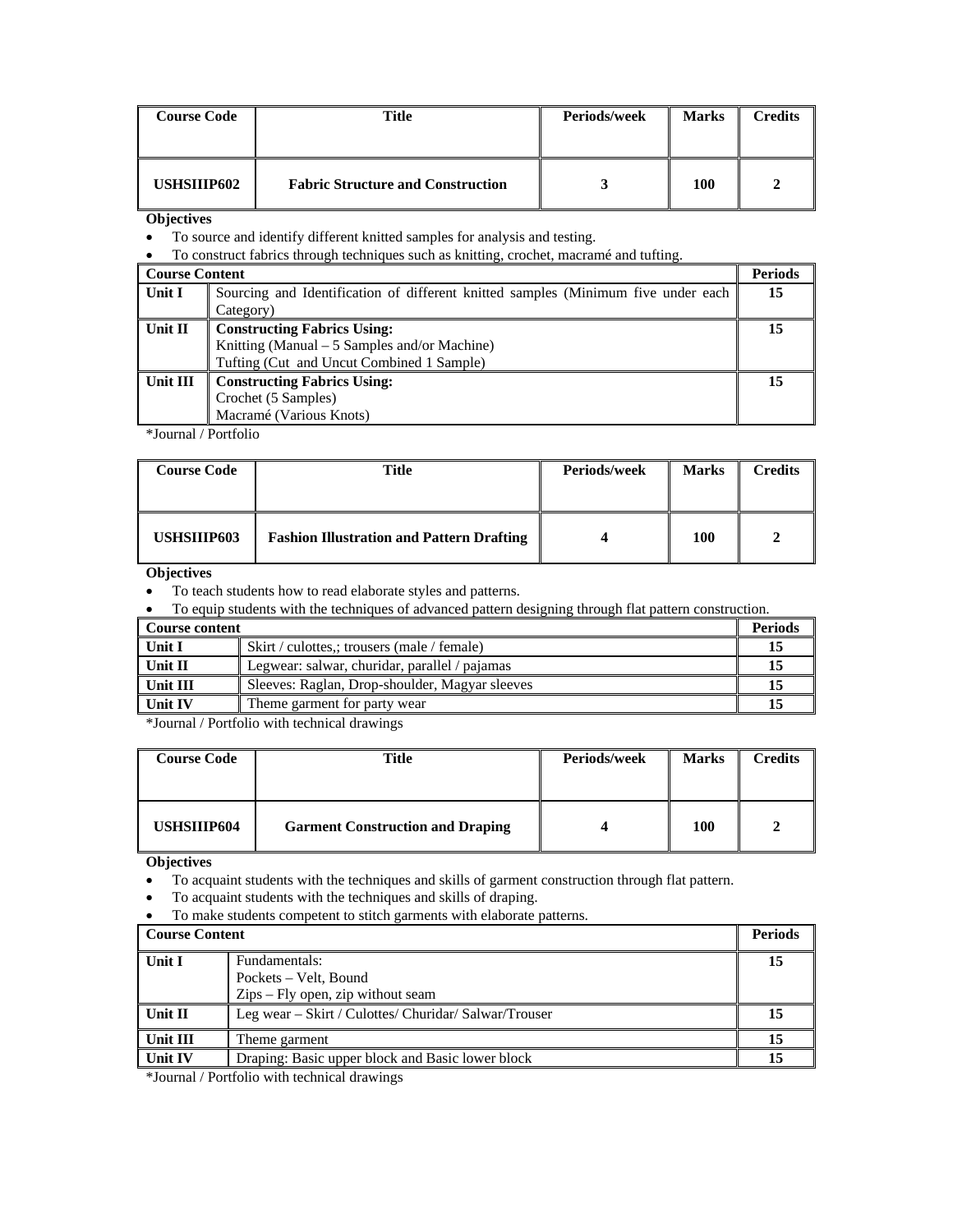| <b>Course Code</b> | <b>Title</b>                                         | <b>Periods</b> | <b>Marks</b> | <b>Credits</b> |
|--------------------|------------------------------------------------------|----------------|--------------|----------------|
|                    |                                                      | Week           |              |                |
| <b>USHSIIIP605</b> | Part A: Design Concepts and Computer Aided Designing |                | 50           |                |
|                    | Part B: Field work                                   |                | 50           |                |

# **Part A: Design Concepts and Computer Aided Designing**

## **Objectives**

| <b>Course Content</b> |                                                                                                                                                                                                                                                                               | <b>Periods</b> |
|-----------------------|-------------------------------------------------------------------------------------------------------------------------------------------------------------------------------------------------------------------------------------------------------------------------------|----------------|
| Unit I                | <b>Illustration</b><br>Sketching of Croqui – mechanical, fleshed out (3 poses), mood board and designing of<br>any one garment<br>Rendering (5 fabrics)                                                                                                                       | 15             |
| Unit II               | <b>Textile Designing</b><br>Basics of repeatlayouts for textile designs namely block, brick, ogee, diamond, drop,<br>mirror and their variations (6-9)<br>Designing of $5 - 6$ layouts based on various repeats and themes, colour way and colour<br>separation of one layout | 15             |
| Unit III              | Demonstration in computer aided designing for weave structures and prints with different<br>repeats and colour combination                                                                                                                                                    | <sup>15</sup>  |

\*Journal / Portfolio

## **Part B: Fieldwork**

Fieldwork involves students planning, preparing, organizing and conducting sessions/workshops in selected setups in order to extend textile related skills to underprivileged and other sections of society.

#### **Scheme of Examination**

The performance of the learners shall be evaluated into two parts. The learner's performance shall be assessed by Internal Assessment with 40% marks in the first part by conducting the Semester End Examinations with 60% marks in the second part. The allocation of marks for the Internal Assessment and Semester End Examinations are as shown below:-

#### **Internal assessment for Theory 40 %**

| Sr. No. | <b>Evaluation type</b>                                                                                                        | <b>Marks</b> |
|---------|-------------------------------------------------------------------------------------------------------------------------------|--------------|
|         | One class test/case study/online examination to be conducted in the given semester                                            |              |
| 2       | One assignment based on curriculum to be assessed by the teacher concerned                                                    |              |
|         | Active participation in routine class instructional deliveries                                                                |              |
| 4       | Overall conduct as a responsible learner, communication and leadership qualities in<br>organizing related academic activities | 05           |

# **Semester End Theory Examination of 60 marks (three unit courses)**

**Duration:** These examinations shall be of two and half hours duration.

# **Theory question paper pattern**:

- There shall be four questions each of 15 marks. On each unit there will be one question and fourth question will be based on entire syllabus.
- All questions shall be compulsory with internal choice within the questions. Each question will be of 30 marks with options.
- Questions may be sub divided into sub questions as a, b, c, d and e, etc and the allocation of marks depends on the weightage of the topic.